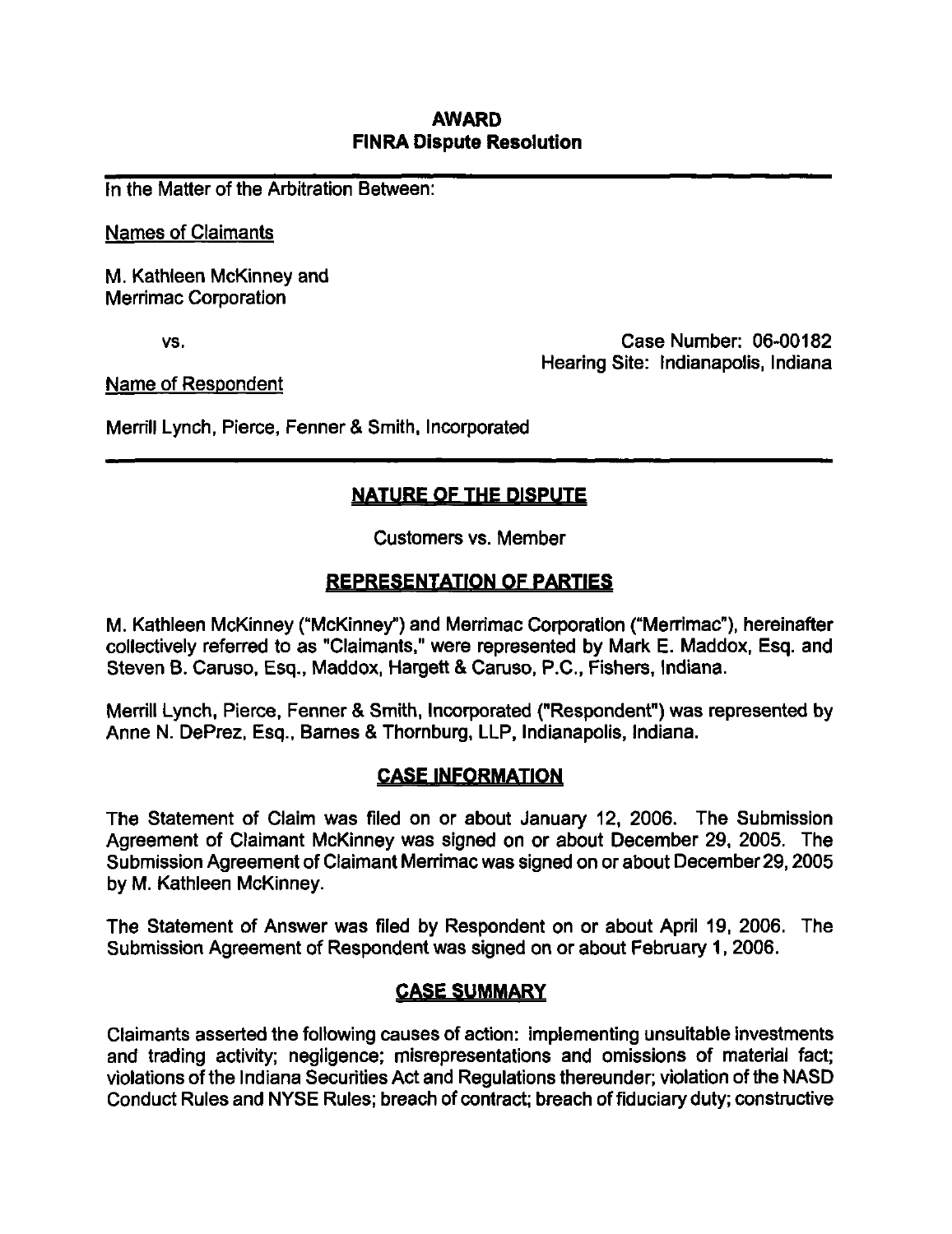fraud; respondeat superior; negligent supervision; common law fraud and misrepresentation; and conversion. The causes of action related to the trading conducted by Respondent's representative in the Claimants' accounts. Claimants alleged that in spite of their never communicating with Respondent or its representative, numerous transactions occurred in their accounts involving the purchase of securities, sale of securities, use of margin, and transfer of funds from one account to another. Claimants further alleged that Respondent may have provided blank authorization documents to McKinney's ex-husband who forged the documents to give him discretionary trading authorization. In addition, it was alleged that Claimant McKinley was induced to enter into a Liquidity Contract which she didn't understand and resulted in the loss of her Bank One stock that constituted a large part of her account.

Unless specifically admitted in its Answer, Respondent denied the allegations made in the Statement of Claim and asserted affirmative defenses including the following: Claimants' claims are barred by the applicable statute of limitation; claims involving transactions prior to January 26,1999, are ineligible for submission to arbitration pursuant to Rule 10304 of the Code of Arbitration; Claimants and/or their authorized agent and officer authorized every transaction in the accounts and accordingly, have ratified the transactions and waived their claims and are estopped from seeking recovery from Respondent; Claimants failed to mitigate their damages; the Claimants contributory fault was the proximate cause of the alleged damages; and Claimants are not entitled to punitive damages.

## RELIEF REQUESTED

Claimants requested an award in the amount of:

| <b>Actual/Compensatory Damages</b> | \$1,000,000.00     |
|------------------------------------|--------------------|
| <b>Exemplary/Punitive Damages</b>  | <b>Unspecified</b> |
| Interest                           | <b>Unspecified</b> |
| Attorneys' Fees                    | <b>Unspecified</b> |
| <b>Other Costs</b>                 | <b>Unspecified</b> |
| <b>Other Monetary Relief</b>       | <b>Unspecified</b> |
|                                    |                    |

Based upon the evidence presented, at hearing the Claimants amended the relief request to in excess of \$5,000,000.00 in compensatory damages.

Respondent requested that the claims asserted against it be denied in their entirety and that it be awarded its costs and attorneys' fees.

## OTHER ISSUES CONSIDERED & DECIDED

The parties have agreed that the Award in this matter may be executed in counterpart copies or that a handwritten, signed Award may be entered.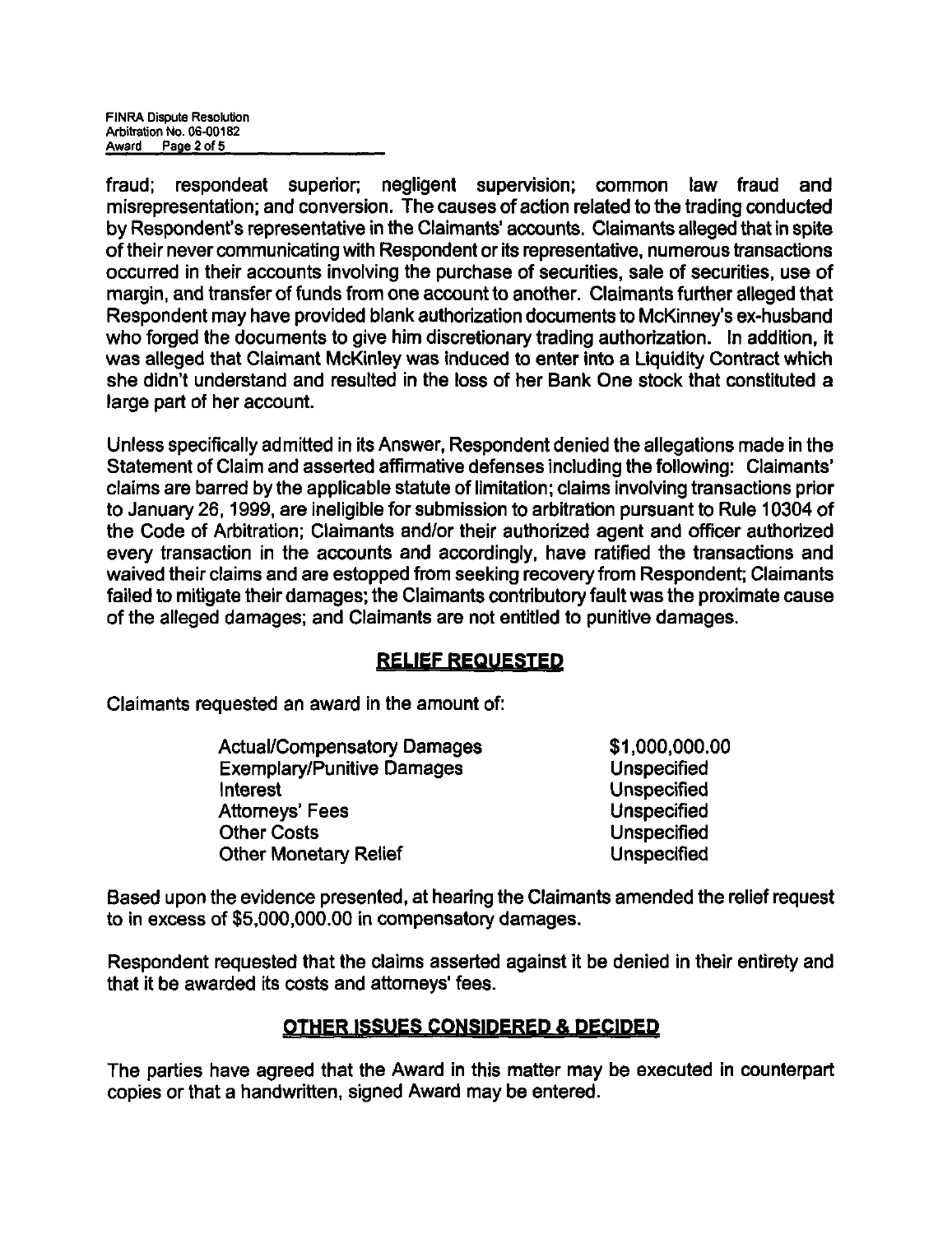# AWARD

After considering the pleadings, the testimony, and the evidence presented at the hearing, the Panel has decided in full and final resolution of the issues submitted for determination as follows:

- 1.) Respondent, Merrill Lynch, Pierce, Fenner & Smith, Incorporated, is liable for and shall pay to Claimant, M. Kathleen McKinney, the sum of \$3,321,442.00 in compensatory damages;
- 2.) The claims of Claimant, Merrimac Corporation, are denied and dismissed with prejudice;
- 3.) Other than Forum Fees which are specified below, the parties shall each bear their own costs and expenses incurred in this matter; and
- 4.) Any relief not specifically enumerated, including punitive damages and attorneys' fees, is hereby denied with prejudice.

## FEES

Pursuant to the Code, the following fees are assessed:

### Filing Fees

FINRA Dispute Resolution will retain the non-refundable filing fee for each claim:

Initial Claim filing fee  $= $$  375.00

#### Member Fees

Member fees are assessed to each member firm that is a party in these proceedings or to the member firm that employed the associated person at the time of the events giving rise to the dispute. In this matter, the member firm is Merrill Lynch, Pierce, Fenner & Smith, Inc.

| Member surcharge        | $=$ \$ 2,250.00 |
|-------------------------|-----------------|
| Pre-hearing process fee | $=$ \$ 750.00   |
| Hearing process fee     | $=$ \$4,000,00  |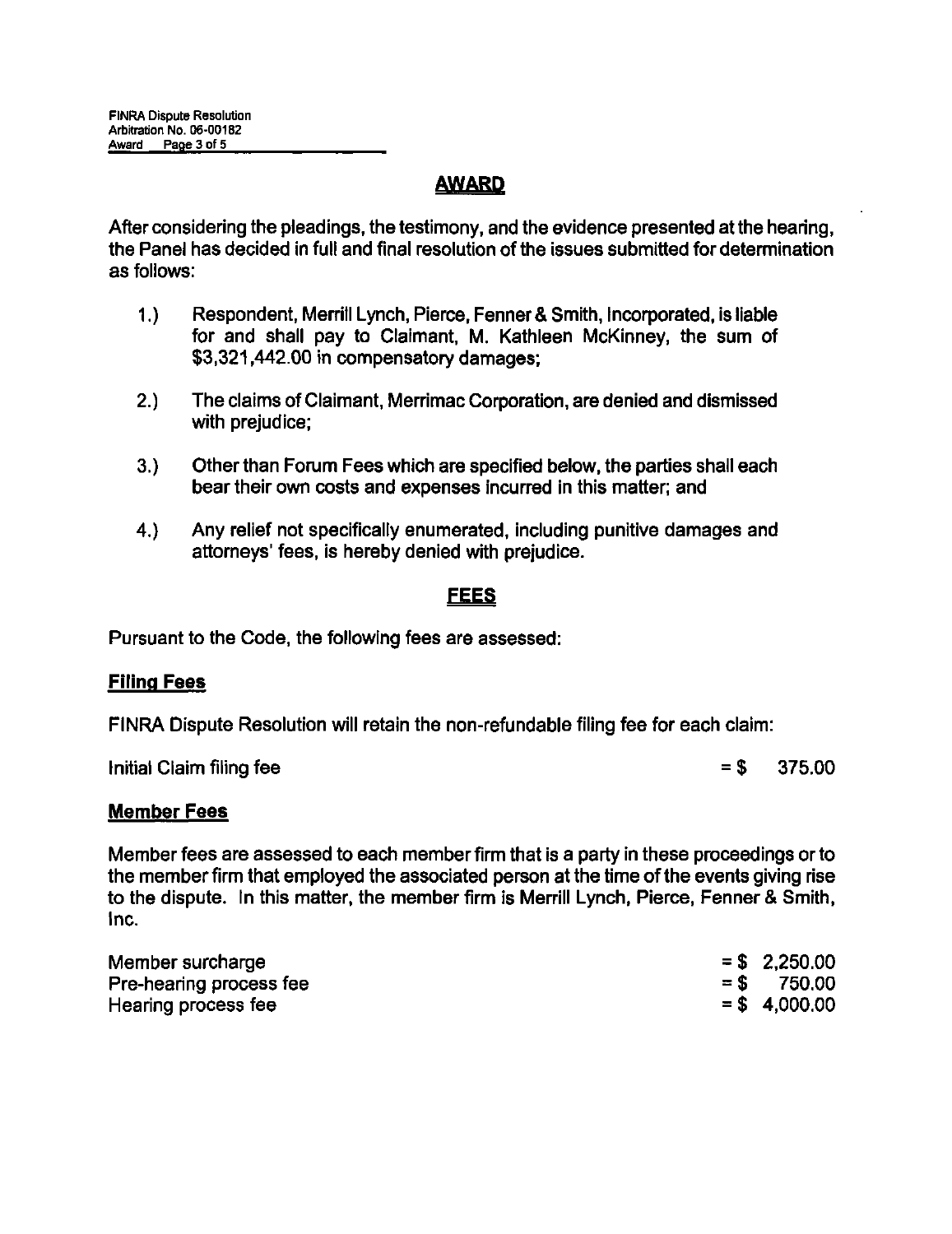## Adjournment Fees

Adjournments granted during these proceedings:

February 19-22, 2007 adjournment requested jointly by the parties  $= $ 1,200.00$ 

### Three-Dav Cancellation Fees

Fees apply when a hearing on the merits is postponed or settled within three business days before the start of a scheduled hearing session:

February 19-22, 2007 adjournment requested jointly by the parties  $= $ 300.00$ 

## Forum Fees and Assessments

The Panel has assessed forum fees for each hearing session conducted or each decision rendered on a discovery-related motion on the papers or a contested motion for the issuance of a subpoena. A session is any meeting between the parties and the arbitrators, including a pre-hearing conference with the arbitrators, that lasts four (4) hours or less. Fees associated with these proceedings are:

|                                         | One (1) Pre-hearing session with Panel x \$1,200.00 |            | $= $ 1,200.00$   |
|-----------------------------------------|-----------------------------------------------------|------------|------------------|
| Pre-hearing conference: June 21, 2006   |                                                     | 1 session  |                  |
| Eight (8) Hearing sessions x \$1,200.00 |                                                     |            | $=$ \$ 9,600.00  |
| <b>Hearing Dates:</b>                   | October 8, 2007                                     | 2 sessions |                  |
|                                         | October 9, 2007                                     | 2 sessions |                  |
|                                         | October 10, 2007                                    | 2 sessions |                  |
|                                         | October 11, 2007                                    | 2 sessions |                  |
| <b>Total Forum Fees</b>                 |                                                     |            | $=$ \$10,800 .00 |

The Panel has assessed \$10,800.00 of the forum fees to Merrill Lynch, Pierce, Fenner & Smith, Inc.

## **FEE SUMMARY**

Claimants, M. Kathleen McKinney and Merrimac Corporation, are jointly and severally liable for:

| <b>Initial Filing Fee</b>         | $=$ \$ | 375.00          |
|-----------------------------------|--------|-----------------|
| <b>Adjournment Fee</b>            | $=$ \$ | 600.00          |
| <b>Three-Day Cancellation Fee</b> | $=$ \$ | 150.00          |
| <b>Total Fees</b>                 |        | $=$ \$ 1.125,00 |
| <b>Less payments</b>              |        | $=$ \$ 2,325.00 |
| <b>Refund Due Claimants</b>       |        | $= $ 1,200.00$  |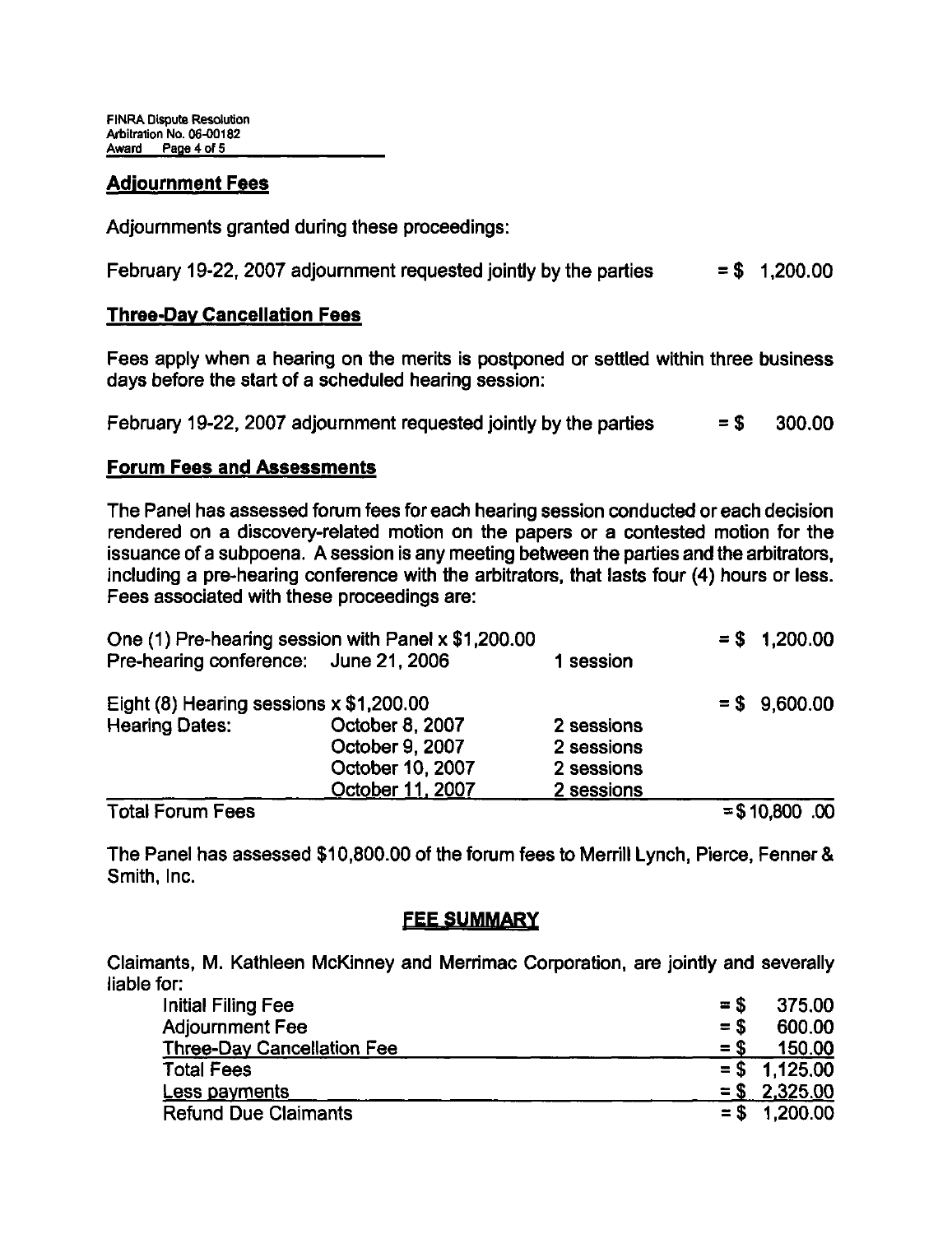Respondent, Merrill Lynch, Pierce, Fenner & Smith, Inc., is liable for:

| <b>Member Fees</b>                          | $= $7,000.00$    |
|---------------------------------------------|------------------|
| <b>Adjournment Fee</b>                      | $=$ \$<br>600.00 |
| <b>Three-Day Cancellation Fee</b>           | $=$ S<br>150.00  |
| <b>Forum Fees</b>                           | $= $10,800.00$   |
| <b>Total Fees</b>                           | $=$ \$ 18,550.00 |
| Less payments                               | $= $7,750.00$    |
| <b>Balance Due FINRA Dispute Resolution</b> | $= $10,800.00$   |

All balances are payable to FINRA Dispute Resolution and are due upon receipt. '

# ARBITRATION PANEL

Joseph V. Simeri, JD - Public Arbitrator, Presiding Chair Daniel P. Urban - Public Arbitrator Zachary Ryan Schroer - Non-Public Arbitrator

Concurring Arbitrators' Signatures:

Joseph V. Simeri, JD Public Arbitrator, Presiding Chair Signature Date

Signature Date

Daniel P. Urban Public Arbitrator

Zachary Ryan Schroer Non-Public Arbitrator

Signature Date

Date of Service (For FINRA office use only)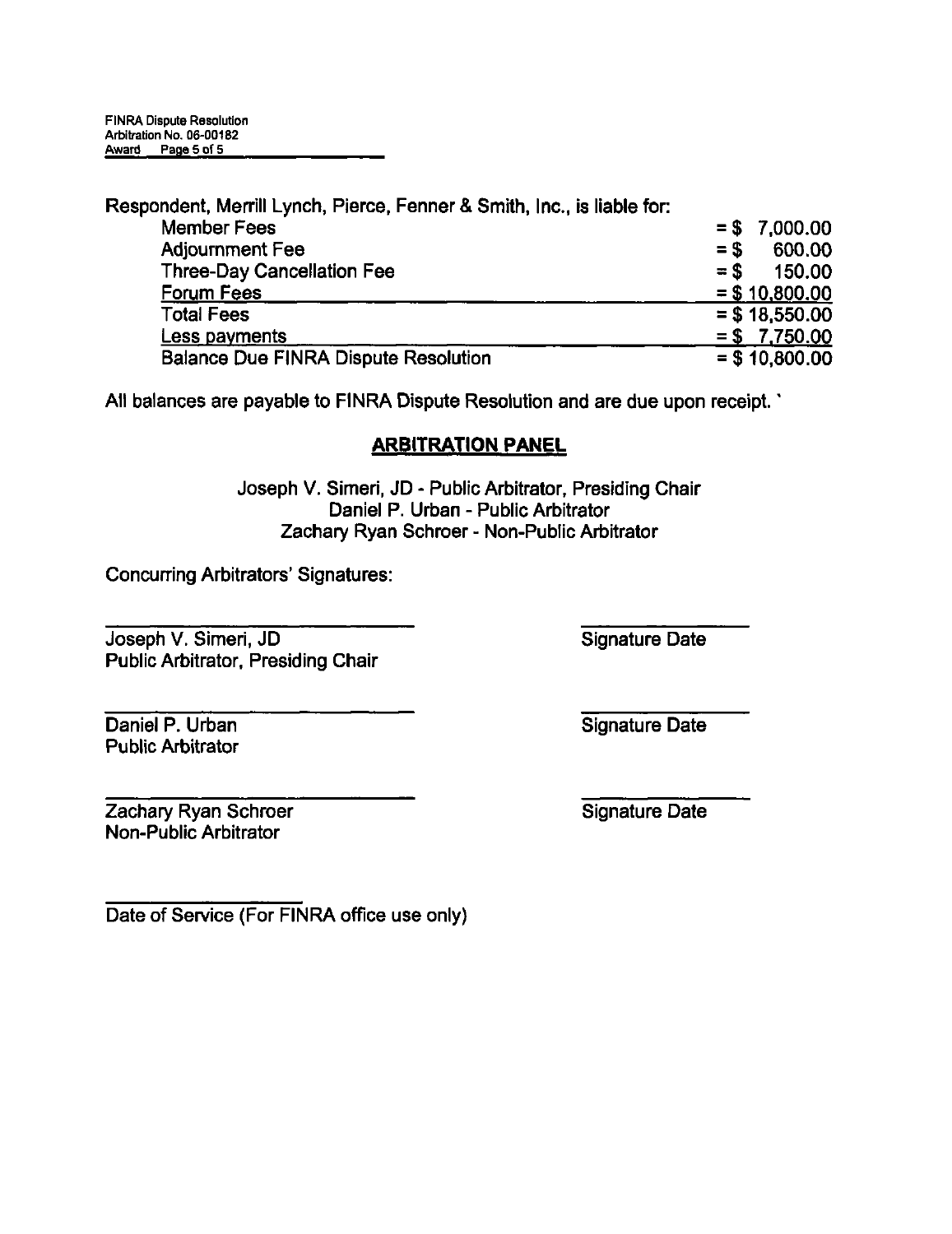$\ddot{\phantom{a}}$ 

Respondent, Merrill Lynch, Pierce, Fenner & Smith, Inc., Is liable for:  $= $$  7,000.00 Adjournment Fee  $\approx$  \$ 600.00 Three-Day Cancellation Fee  $= $ 150.00$ <br>Forum Fees  $= $ 10,800.00$  $= $ 10,800.00$ Total Fees Less pavments  $= $18,550.00$  $=$  \$ 7.750.00<br>= \$ 10,800.00 Balance Due FINRA Dispute Resolution

All balances are payable to FINRA Dispute Resolution and are due upon receipt.

#### ARBITRATION PANEL

Joseph V. Simeri, JD - Public Arbitrator, Presiding Chair Daniel P. Urban - Public Arbitrator Zachary Ryan Schroer - Non-Public Arbitrator

Concufhng Arbitrators' Signatures:

10.18.07

Signature Date

Josedh V. Simeri, JD Public<sup>k</sup>Arbitrator, Presiding Chair

Signature Date

Zachary Ryan Schroer Non-Public Arbitrator

Daniel P. Urban Public Arbitrator

Signature Date

10 118 107 UM

Date of Service (For FINRA office use only)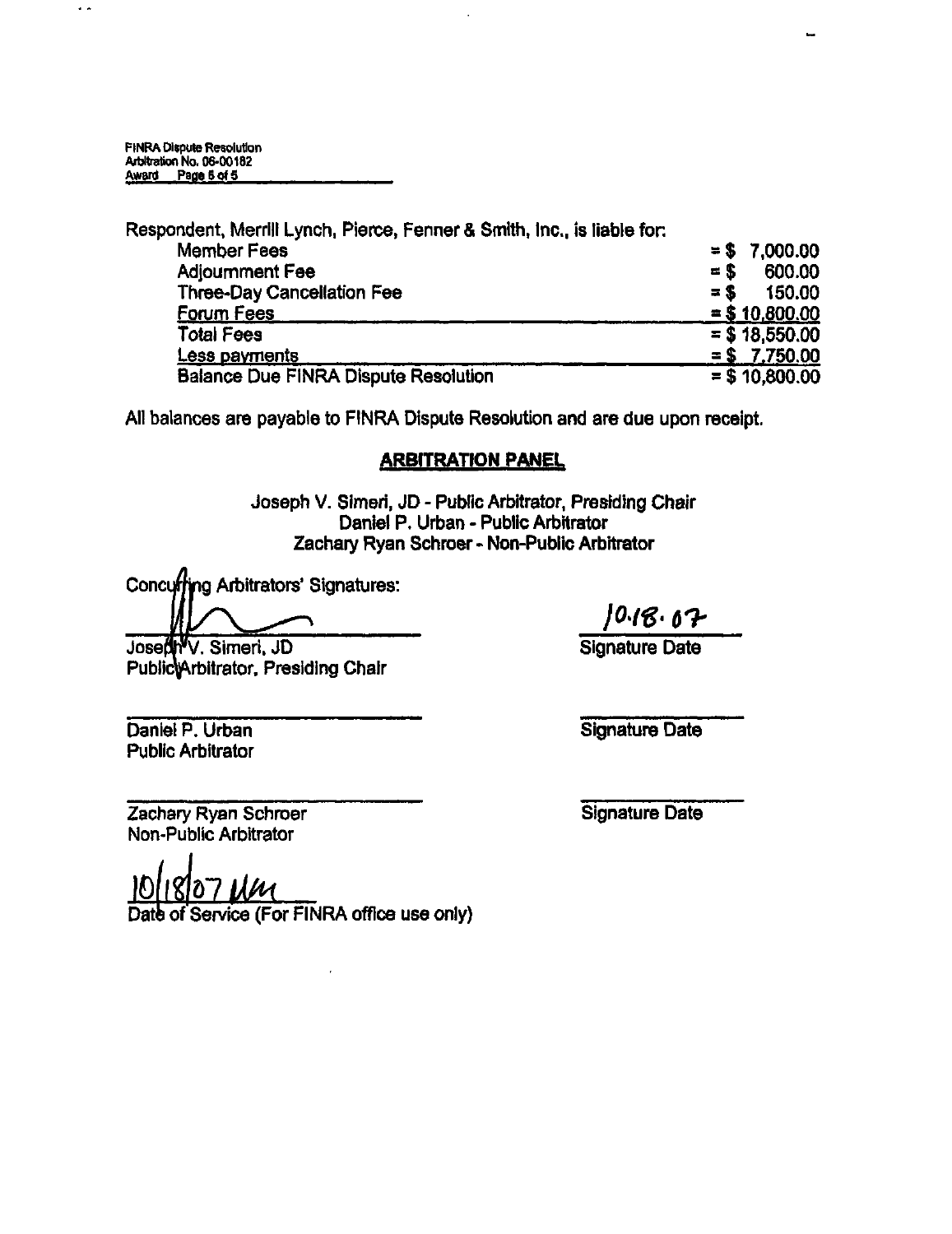| Respondent, Merrill Lynch, Plerce, Fenner & Smith, Inc., is liable for: |                      |
|-------------------------------------------------------------------------|----------------------|
| <b>Member Fees</b>                                                      | 7,000.00<br>$=$ S    |
| <b>Adjournment Fee</b>                                                  | 600.00<br>$=$ \$     |
| Three-Day Cancellation Fee                                              | 150.00<br>$\simeq$ S |
| Forum Fees                                                              | $=$ \$10,800.00      |
| Total Fees                                                              | $=$ \$ 18.550.00     |
| Less payments                                                           | $= $$ 7.750.00       |
| <b>Balance Due FINRA Dispute Resolution</b>                             | $= $10,800.00$       |

All balances are payable to FINRA Dispute Resolution and are due upon receipt.

## ARBITRATION PANEL

Joseph V. SImen, JD - Public Arbitrator, Presiding Chair Daniel P. Urban - Public Arbitrator Zachary Ryan Schroer - Non-Public Arbitrator

Concuning Arbitrators' Signatures:

Joseph V. Simeri, JD Signature Date Public Arbitrator, Presiding Chair

Daniel P. Urban Public Arbitrator

Zachary Ryan Schroer Signature Date Non-Public Arbitrator

Service (For FINRA office use only)

 $\frac{1}{2}\frac{\sqrt{2}}{\sqrt{2}}$